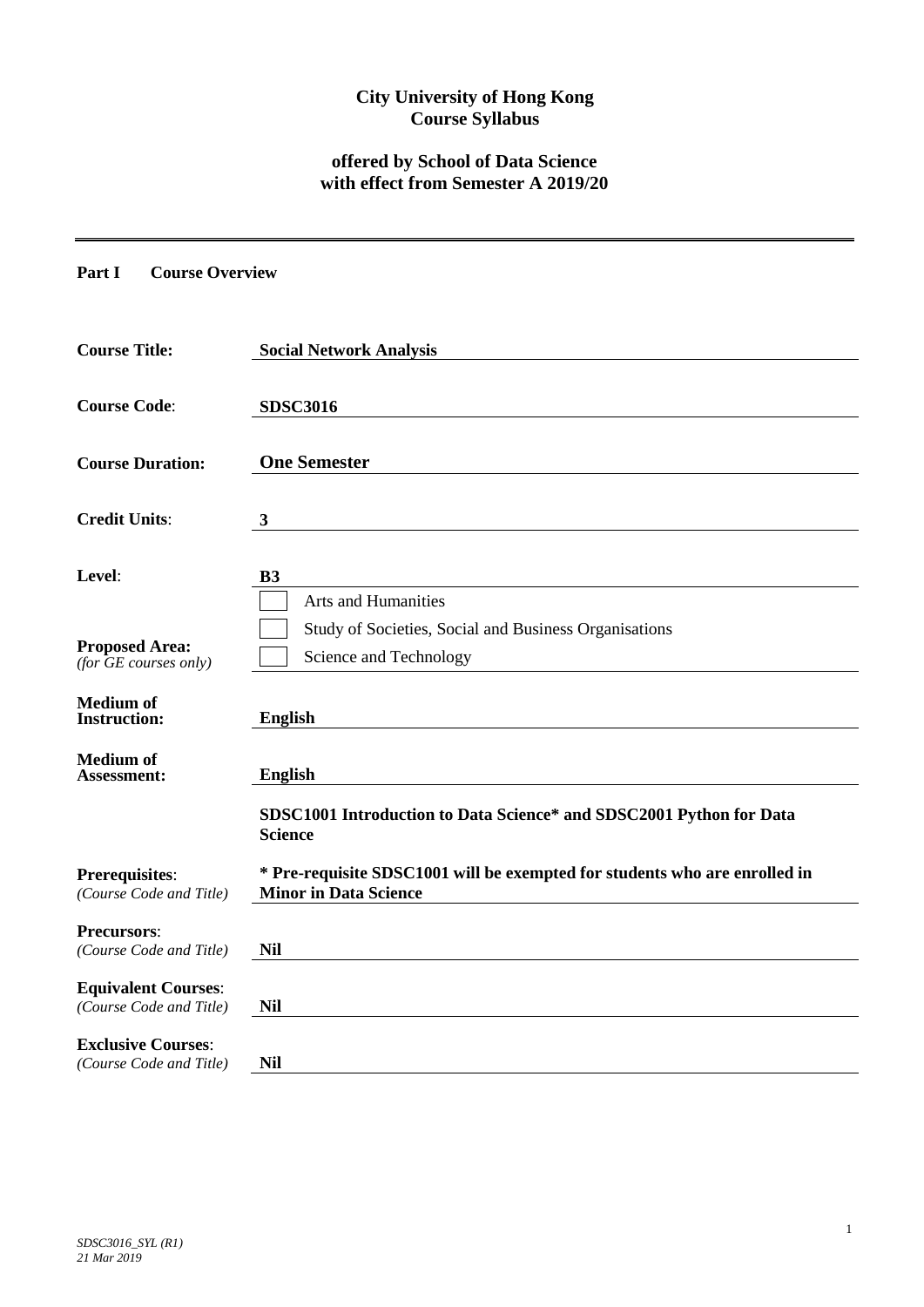## **Part II Course Details**

## **1. Abstract**

*(A 150-word description about the course)*

This course provides students with an extensive exposure to the elements of social network analysis, with an emphasis on applications for online social media. Topics include graph theory, complex network perspectives, social science perspectives, ego-networks, tie formation, link prediction, information cascading, bipartite/multipartite networks, dynamic networks, signed networks, and community detection.

### **2. Course Intended Learning Outcomes (CILOs)**

*(CILOs state what the student is expected to be able to do at the end of the course according to a given standard of performance.)*

| No. | CLOS <sup>#</sup>                                                                                               |       | Discovery-enriched<br>curriculum related<br>learning outcomes<br>(please tick where<br>appropriate) |    |    |
|-----|-----------------------------------------------------------------------------------------------------------------|-------|-----------------------------------------------------------------------------------------------------|----|----|
|     |                                                                                                                 |       | A1                                                                                                  | A2 | A3 |
| 1.  | Explain clearly fundamental principles and methods of<br>network analysis in offline and online context         | 20%   | V                                                                                                   |    |    |
| 2.  | Classify various social networks in terms of structural,<br>behavioural and semantic properties                 | 20%   | V                                                                                                   |    |    |
| 3.  | Evaluate existing practices in offline/online network<br>analysis and seek ways to improve the existing studies | 30%   | $\sqrt{}$                                                                                           |    |    |
| 4.  | Apply appropriate methods to solve given problems in<br>analysing large-scale online social networks            | 30%   | $\sqrt{}$                                                                                           |    |    |
|     | $\star$ IC $\cdot$ 1. To $\sim$ 1. To $\sim$ 1. IIIII 1. IOOOL                                                  | 10001 |                                                                                                     |    |    |

*\* If weighting is assigned to CILOs, they should add up to 100%.* | 100%

*# Please specify the alignment of CILOs to the Gateway Education Programme Intended Learning outcomes (PILOs) in Section A of Annex.* 

*A1: Attitude* 

*Develop an attitude of discovery/innovation/creativity, as demonstrated by students possessing a strong sense of curiosity, asking questions actively, challenging assumptions or engaging in inquiry together with teachers.*

*A2: Ability*

*Develop the ability/skill needed to discover/innovate/create, as demonstrated by students possessing critical thinking skills to assess ideas, acquiring research skills, synthesizing knowledge across disciplines or applying academic knowledge to self-life problems.*

A3: *Accomplishments*

*Demonstrate accomplishment of discovery/innovation/creativity through producing /constructing creative works/new artefacts, effective solutions to real-life problems or new processes.*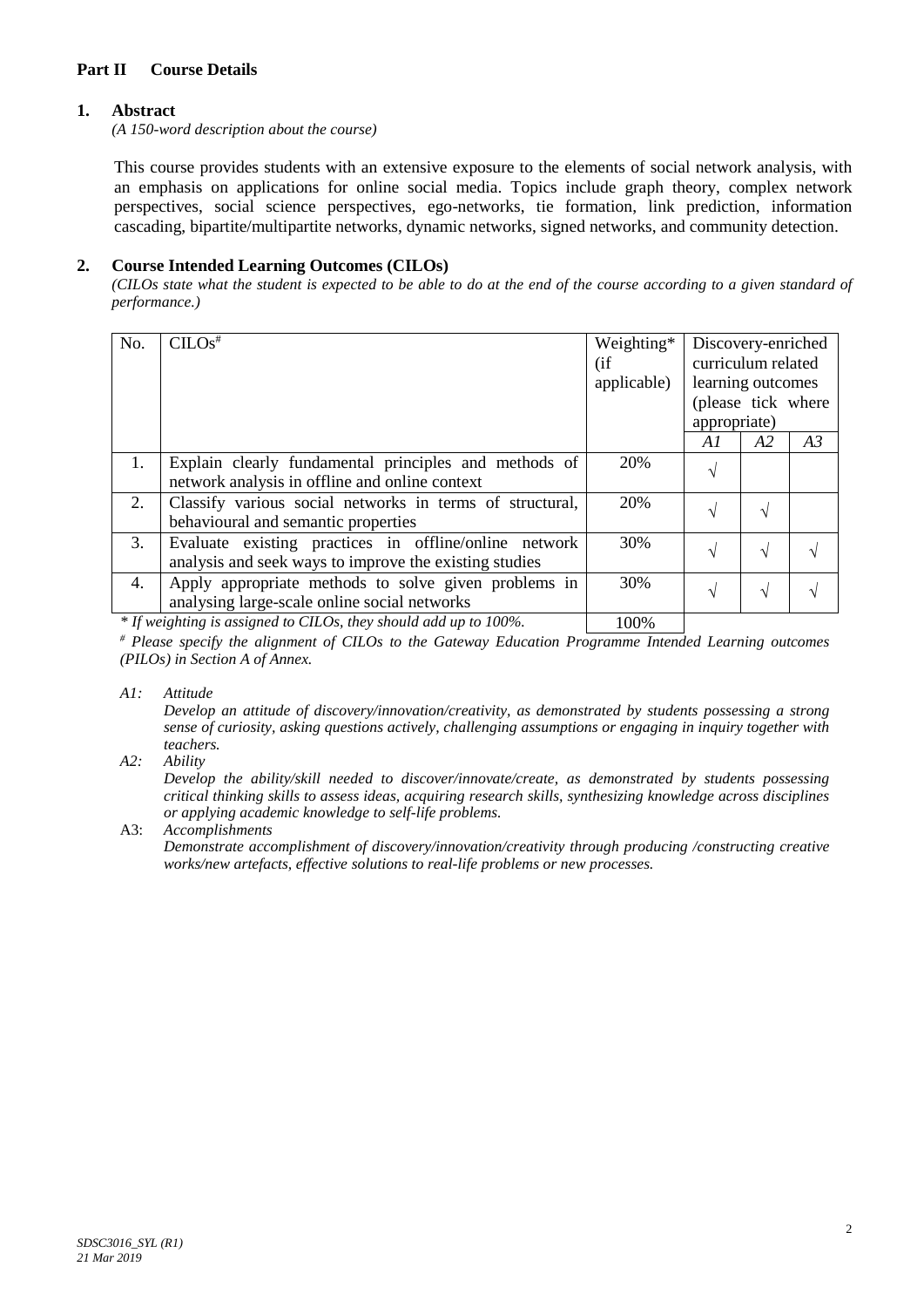### **3. Teaching and Learning Activities (TLAs)**

*(TLAs designed to facilitate students' achievement of the CILOs.)*

| <b>TLA</b>   | <b>Brief Description</b>                      |  | CILO No. |  | Hours/week      |                     |
|--------------|-----------------------------------------------|--|----------|--|-----------------|---------------------|
|              |                                               |  |          |  | (if applicable) |                     |
|              |                                               |  |          |  | 4               |                     |
| Lecture      | Learning through teaching is primarily based  |  |          |  |                 | 39 hours in total   |
|              | on lectures.                                  |  |          |  |                 |                     |
| Case studies | Describe and critique classic cases of social |  |          |  |                 | in or after classes |
|              | network analysis.                             |  |          |  |                 |                     |
| Take-home    | Learning through in-class or take-home        |  |          |  |                 | in or after class   |
| assignments  | assignments is primarily based on interactive |  |          |  |                 |                     |
|              | problem solving and hands-on exercises        |  |          |  |                 |                     |
|              | allowing instant feedback.                    |  |          |  |                 |                     |

## **4. Assessment Tasks/Activities (ATs)**

*(ATs are designed to assess how well the students achieve the CILOs.)*

| <b>Assessment Tasks/Activities</b>     |           | CILO No. |   |   | Weighting* | <b>Remarks</b>                                                                                                                                                                                                                          |  |  |
|----------------------------------------|-----------|----------|---|---|------------|-----------------------------------------------------------------------------------------------------------------------------------------------------------------------------------------------------------------------------------------|--|--|
|                                        |           | 2        | 3 | 4 |            |                                                                                                                                                                                                                                         |  |  |
| Continuous Assessment: 40%             |           |          |   |   |            |                                                                                                                                                                                                                                         |  |  |
| Test                                   | V         |          |   | V | 20-40%     | Questions are designed for<br>the first part of network<br>concepts and metrics to see<br>how well the students have<br>learned the fundamental<br>theory, methods, and<br>applications of network<br>analysis.                         |  |  |
| Hands-in assignments                   |           |          | N | V | $0 - 20%$  | These are skills based<br>assessment to enable<br>students to demonstrate the<br>basic concepts, methods and<br>algorithms of social<br>network analysis, and<br>applications of social<br>network analysis in<br>some<br>applications. |  |  |
| Examination: 60% (duration: 2 hours)   | $\sqrt{}$ | V        | V | V | 60%        | Examination questions are<br>designed to see how far<br>students have achieved their<br>intended learning outcomes.                                                                                                                     |  |  |
| *The weightings should add up to 100%. |           |          |   |   | 100%       |                                                                                                                                                                                                                                         |  |  |

For a student to pass the course, at least 30% of the maximum mark for the examination must be obtained.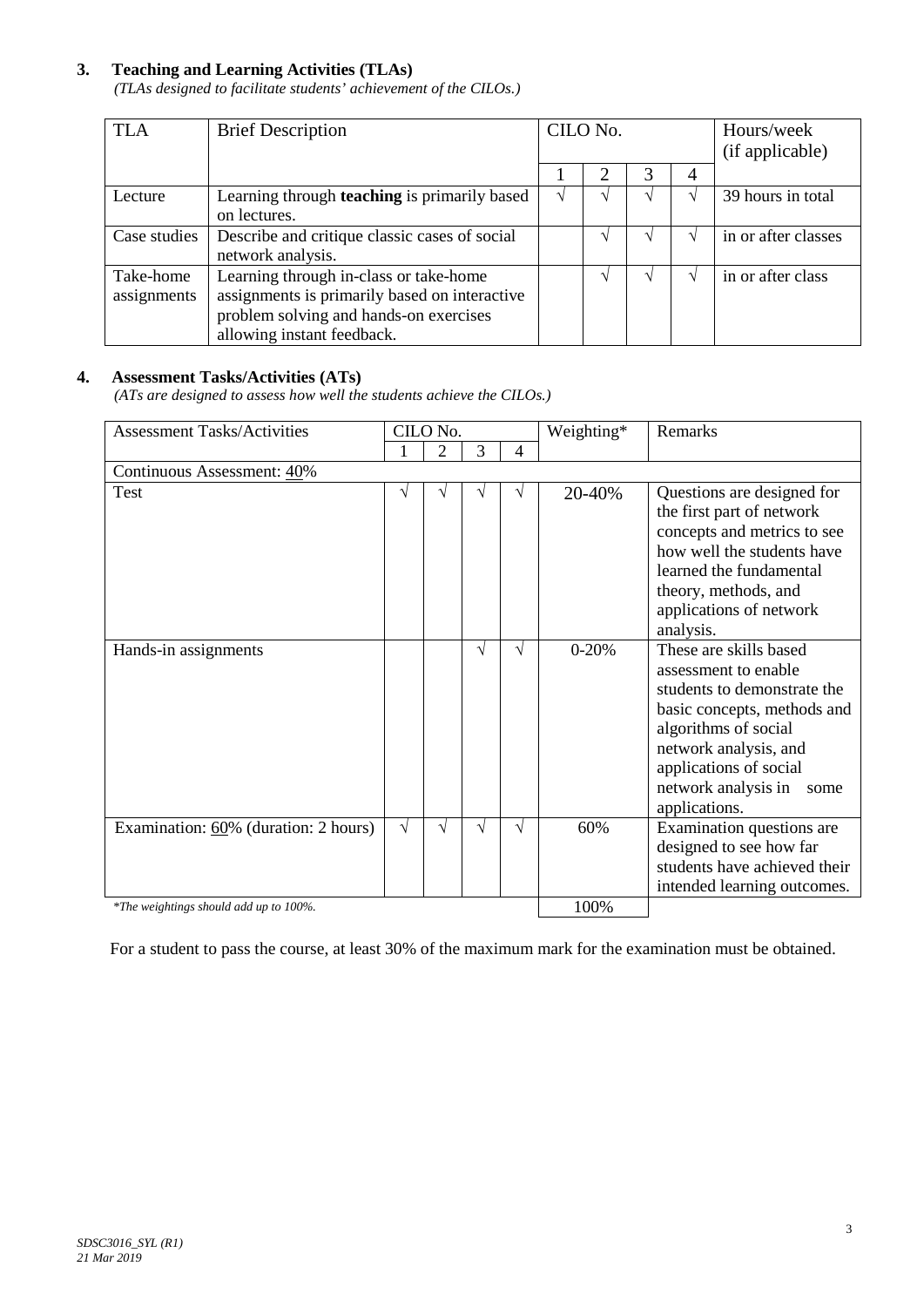## **5. Assessment Rubrics**

*(Grading of student achievements is based on student performance in assessment tasks/activities with the following rubrics.)*

| <b>Assessment Task</b>       | Criterion                                                                                                                                         | Excellent     | Good          | Fair          | Marginal     | Failure                                    |
|------------------------------|---------------------------------------------------------------------------------------------------------------------------------------------------|---------------|---------------|---------------|--------------|--------------------------------------------|
|                              |                                                                                                                                                   | $(A+, A, A-)$ | $(B+, B, B-)$ | $(C+, C, C-)$ | (D)          | (F)                                        |
| <b>Test</b><br>1.            | Ability to understand and apply fundamental theory and<br>methods of social network analysis.                                                     | High          | Significant   | Moderate      | <b>Basic</b> | Not even<br>reaching<br>marginal<br>levels |
| Hands-in<br>assignments      | Ability to learn the basic concepts, apply methods and<br>algorithms of social network analysis, and develop relevant<br>real world applications. | High          | Significant   | Moderate      | <b>Basic</b> | Not even<br>reaching<br>marginal<br>levels |
| Examination<br>$\mathcal{E}$ | Ability to solve learning tasks using social network<br>analysis methods.                                                                         | High          | Significant   | Moderate      | <b>Basic</b> | Not even<br>reaching<br>marginal<br>levels |